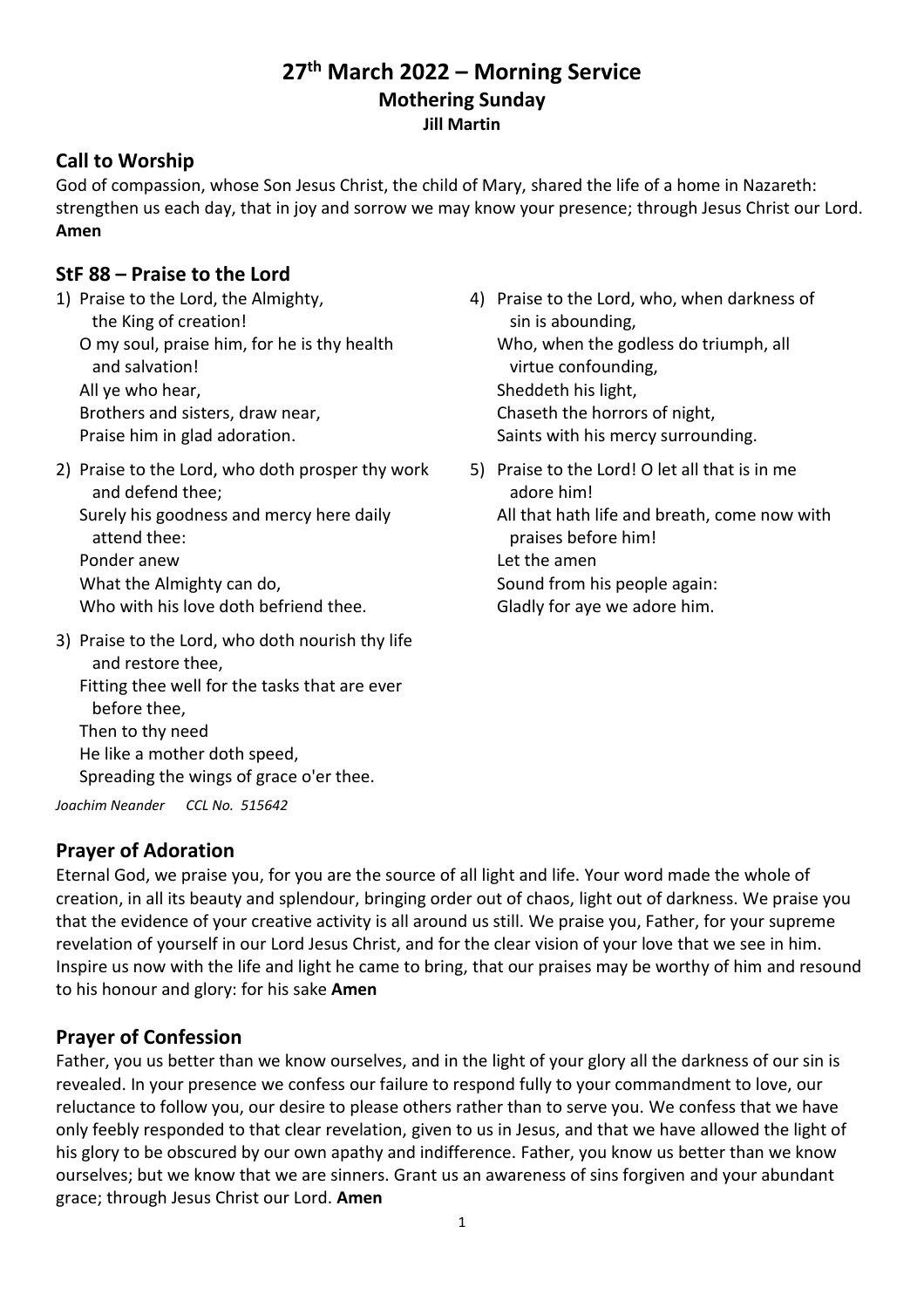# **StF 687 – One human family God has made**

- 1) One human family God has made, And all for each to care. One world, to be the home of all, With all its wealth to share. One Christ, to manifest on earth Love's ultimate design. One Church to know the mystery Of broken bread and wine.
- 2) One race, one world yet torn apart, We spurn the way of love. But still ahead, the Christ leads on And calls his Church to move From love of power to power of love, To give the word to all - To trust the love that conquered death, Outside the city wall.

*Rosemary Waklin © Rosemary Wakelin CCL No. 515642*

- 3) And are we brave enough to join With that great company - The cost not less than all we have And are or hope to be - The bitter cup of human sin To drink with him who died, And take his love outside the wall To all the crucified?
- 4) Claim him who claims us for his own, To share his pain and grief, To bear the scars that stamp us his - The hallmark of belief. As partners of the living Christ, Who risk the path he trod, With wondering love we find we share The timeless joy of God.

## **Reading: Exodus 2:1-10**

Now a man of the tribe of Levi married a Levite woman, and she became pregnant and gave birth to a son. When she saw that he was a fine child, she hid him for three months. But when she could hide him no longer, she got a papyrus basket for him and coated it with tar and pitch. Then she placed the child in it and put it among the reeds along the bank of the Nile. His sister stood at a distance to see what would happen to him.

Then Pharaoh's daughter went down to the Nile to bathe, and her attendants were walking along the riverbank. She saw the basket among the reeds and sent her female slave to get it. She opened it and saw the baby. He was crying, and she felt sorry for him. 'This is one of the Hebrew babies,' she said.

Then his sister asked Pharaoh's daughter, 'Shall I go and get one of the Hebrew women to nurse the baby for you?' 'Yes, go,' she answered. So the girl went and got the baby's mother. Pharaoh's daughter said to her, 'Take this baby and nurse him for me, and I will pay you.' So the woman took the baby and nursed him. When the child grew older, she took him to Pharaoh's daughter and he became her son. She named him Moses, saying, 'I drew him out of the water.'

#### **Reading: Luke 2:33-35**

The child's father and mother marvelled at what was said about him. Then Simeon blessed them and said to Mary, his mother: 'This child is destined to cause the falling and rising of many in Israel, and to be a sign that will be spoken against, so that the thoughts of many hearts will be revealed. And a sword will pierce your own soul too.'

#### **Sermon**

This Sunday 4th in Lent we join together to celebrate Mothering Sunday. For the first time in my life I am joining with those who have lost their mum. My mum passed in January and I do miss her but more than that I celebrate her passing knowing that she is now free from all the things which restrained her in this life; lack of mobility, rules which kept her trapped in her house and stopped her from meeting her friends. She has broken through earthly barriers and is free safe in the promise of Jesus "today you will be with me in Paradise"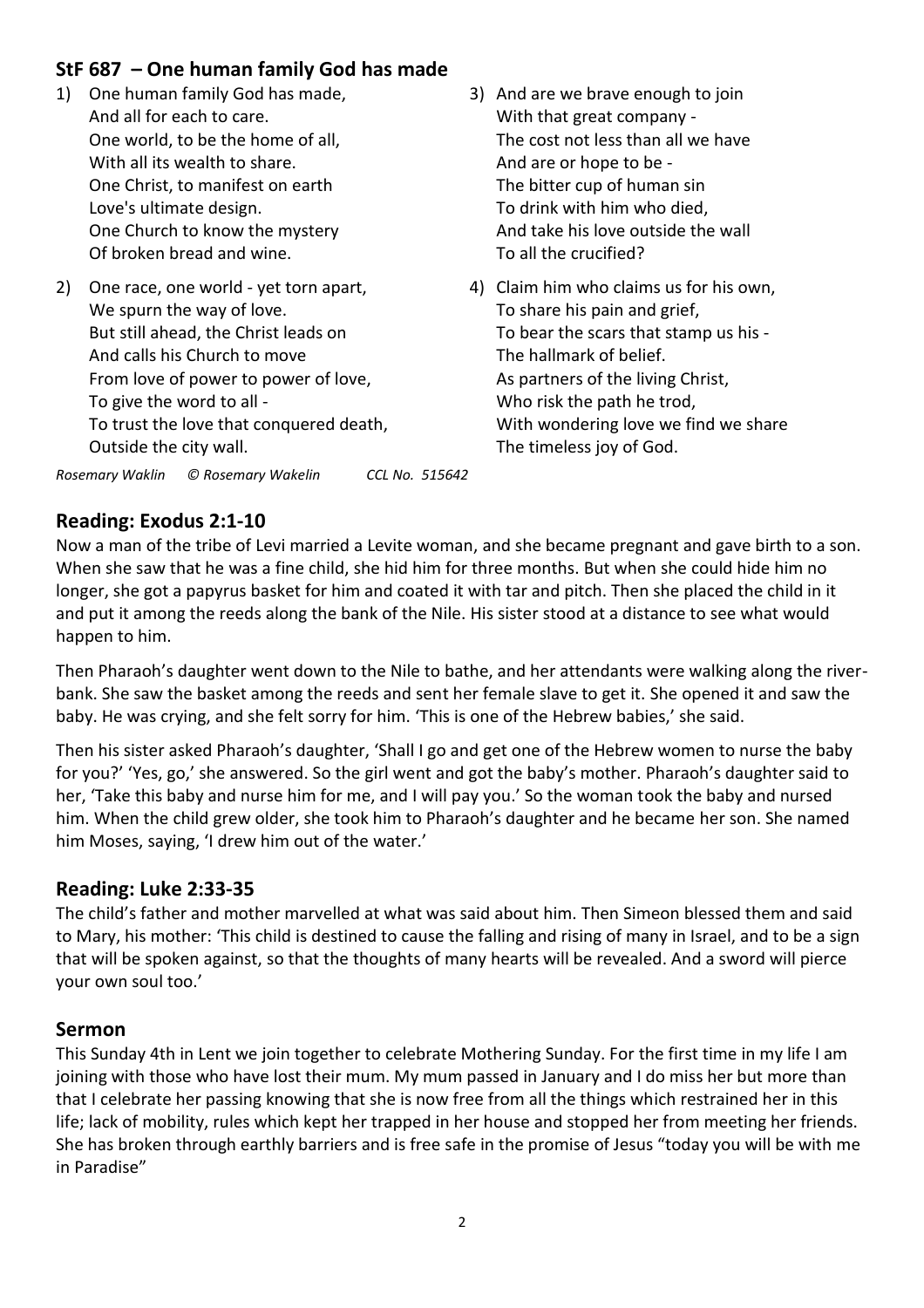In our passage from Exodus, we learn that the Hebrews who were once welcomed by Pharaoh through the work of Joseph, are now threatening Pharaoh because of their number in Egypt's population. Time has passed and Egypt no longer has no need of the Hebrew people as citizens - they have become enslaved and made to work for Pharaoh. Indeed so concerned is Pharaoh about their growing number he orders all male children born should be put to death. We are told of an unnamed Levite woman (in Chapter 6 we find out her name is Jochebed) who bore a male child. She knew that her child was vulnerable and did all she could to protect and hide him. She realised that she could not keep him secret and safe so she attempted to hide him in the bulrushes, wrapped in a papyrus blanket. Was her plan to hide him permanently or to retrieve him under cover of darkness at the end of each day? Her daughter kept watch and saw Pharaoh's daughter notice the basket in its hiding place, and watched as she sent her maidservants to retrieve it then open it to find the baby. Pharaoh's daughter realised the baby was a Hebrew child and that her father had condemned all male Hebrew children to death, yet she chose to defy him and raise the child as her own in the home of Pharaoh. The child's sister appeared and volunteered her mother to feed and wean the baby and take him to the Palace once he was weaned. These women - an Egyptian princess and a Hebrew mother - broke the rules of the most powerful man in Egypt, Pharaoh himself.

They put the child in the basket at the centre of their lives, the child who would grow up to commit murder, and escape from justice by travelling to Midian, transforming his life to become a shepherd and meeting God in a burning bush. A man who, chosen by God, faced Pharaoh and eventually led the Hebrews out of the slavery of Pharaoh and out of Egypt and become a new nation, the Holy people of God who would change the world by acknowledging God as the One God, Creator. The mother of Moses the Law Giver, who led the Hebrews to freedom.

Luke the Gospel writer, doctor and Gentile tells in his Gospel of a God who loves humanity so much that he gives himself in human form to save the world. Mary, a young girl betrothed to Joseph says yes to God. She knows the consequences of her yes, of being punished by stoning or being put on the street, disowned by family and left for dead. But Mary says yes, she has to trust and have great faith that it is indeed God's will. She believes and continues to believe that the child she carries is indeed the Son of God and will be named Jesus. The fear of telling Joseph of her news. The long journey to Bethlehem, the fear and cold and hunger, the pathetic accommodation, the dark and frightening place where she gives birth to the Son of God. Visited by shepherds (unclean according to Jewish law), fleeing Herod and moving into Egypt trying to protect her first born son. Taking on the responsibilities of raising the Son of God, feeding and caring for him knowing not what is to come. Watching him grow into adulthood, a carpenter like Joseph, the pain and fear when he left to fulfil his ministry. How many days and nights did she worry and pray for him? Yet she accomplished her task as mother and watched as he died on a cross, how did she feel as she saw and heard the voices of Romans, Jews and Gentiles amongst the crowd? Was it failure, she had done her best to protect her child and then this painful ending, did she regret her decision, feel angry with God because of how it ended or did she feel peace that she had been a part of it? Mary, the mother of God.

Susanna was the 25th of 25 children. Her father, Dr. Samuel Annesley, was a Dissenter from the established church in England. At the age of 12 Susanna stopped attending her father's church and joined the Church of England. She and Samuel Wesley were married on 11 November 1688, Samuel was 26 and Susanna 19. The couple had 19 children; 9 of them died as infants, 4 of those who died were twins, a maid accidentally smothered one child. At her death only 8 of her children were still alive.

Susanna's life was not an easy one, money was a constant problem and two fires in her home and the loss of children must have challenged her faith, but she prayed constantly and kept her trust in God. Her husband left her and their children for a year because of a minor dispute. Susanna had to stay strong. Susanna managed her time carefully and by apportioning time in the evening to her children individually she joined them in conversation and prayer. She began to teach them formally as each reached the age of five, under no circumstances were the children permitted to have any formal lessons until the day after their fifth birthday. They attended classes for six hours and on the first day were supposed to learn the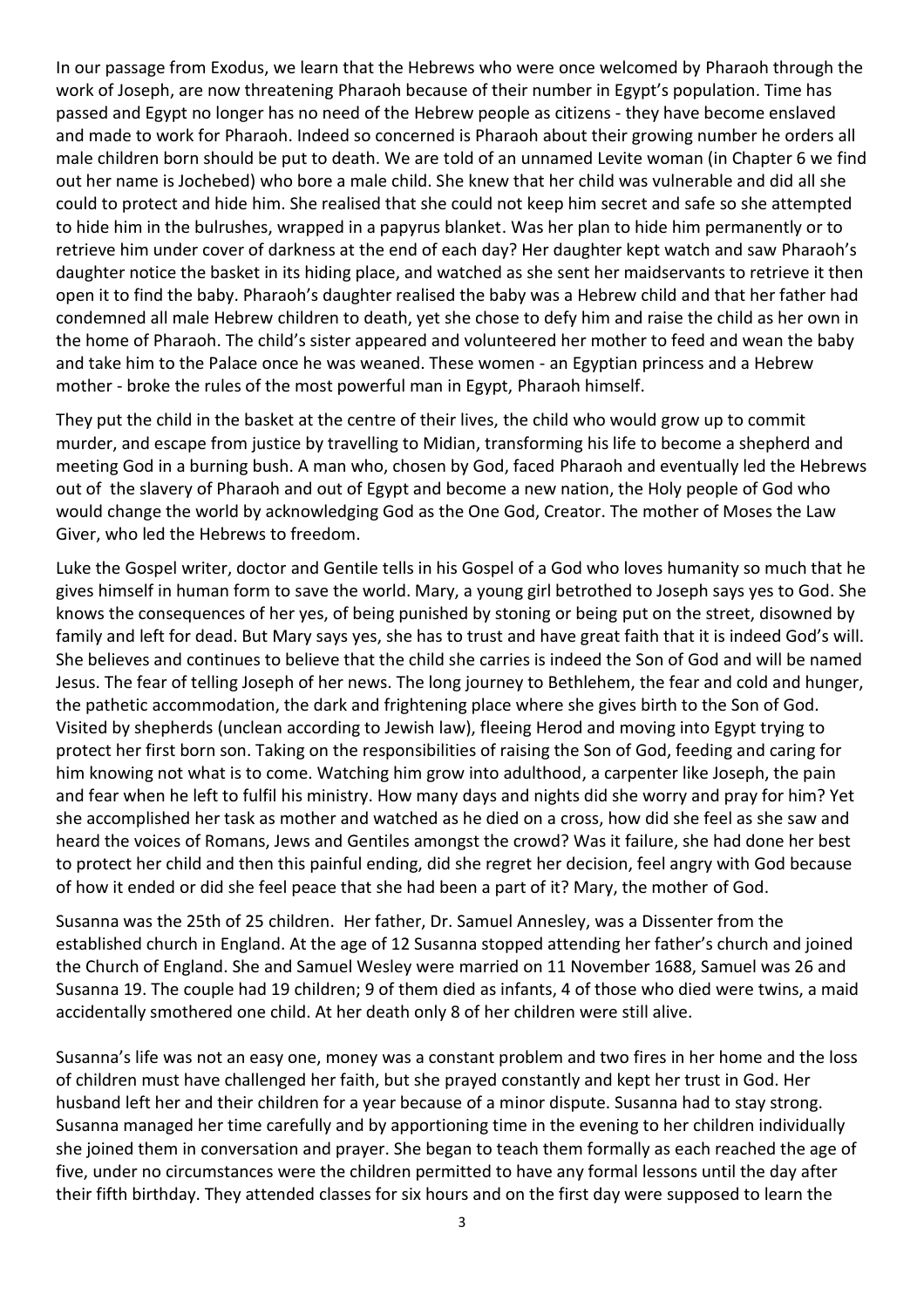whole of the alphabet. All her children except two managed this and to Susanna these two seemed backward. The children, both sons and daughters, got a good education learning Latin and Greek and were tutored in the classical studies which were traditional in England of the time.

During a time when her husband was in London, defending a friend against heresy he appointed a locum to bring the message. The man's sermons were solely about repaying debts. The lack of diverse spiritual teaching made Susanna assemble her children on Sunday afternoons for family services. They would sing a psalm and then Susanna would read a sermon from her husband's or father's sermon file followed by another psalm. The local people asked to attend - at one point there were over 200 people who attended Susanna's Sunday afternoon service, whilst the Sunday morning service dwindled to nearly nothing.

Although she never preached a sermon or published a book or founded a church, she is known as the mother of Methodism. Two of her sons, John and Charles, applied the example, teachings and circumstances of their home life. Susanna died in 1742 at the age of 73. Was she aware of what she had achieved for God through her faith?

#### **StF 611 – Brother, sister let me serve you**

- 1) Brother, sister let me serve you Let me be as Christ to you; Pray that I may have the grace To let you be my servant, too.
- 2) We are pilgrims on a journey, And companions on the road; We are here to help each other Walk the mile and bear the load.
- 3) I will hold the Christ light for you In the night-time of your fear; I will hold my hand out to you, Speak the peace you long to hear.
- *Richard A M Gillard © 1977 Scripture in Song CCL No. 515642*
- 4) I will weep when you are weeping, When you laugh I'll laugh with you; I will share your joy and sorrow Till we've seen this journey through.
- 5) When we sing to God in heaven We shall find such harmony, Born of all we've known together Of Christ's love and agony.
- 6) Brother, sister let me serve you Let me be as Christ to you; Pray that I may have the grace To let you be my servant, too.

## **Prayers of Thanksgiving**

Let us give thanks to God For the love of our Father, the Maker of all, the giver of all good things L: Let us bless the Lord. **R: Thanks be to God**

For the world's beauty and the changing seasons, and for the life that we have been given L: Let us bless the Lord. **R: Thanks be to God**

For Jesus Christ our Saviour, who lived and worked among us L: Let us bless the Lord. **R: Thanks be to God**

For his suffering and death on the cross and his resurrection to new life L: Let us bless the Lord. **R: Thanks be to God**

For his rule over all things and his presence in the world L: Let us bless the Lord. **R: Thanks be to God**

For the Holy Spirit, the giver of life who teaches and guides us L: Let us bless the Lord. **R: Thanks be to God**

For the grace of the Spirit in the work of the Church and the life of the world L: Let us bless the Lord. **R: Thanks be to God Amen**